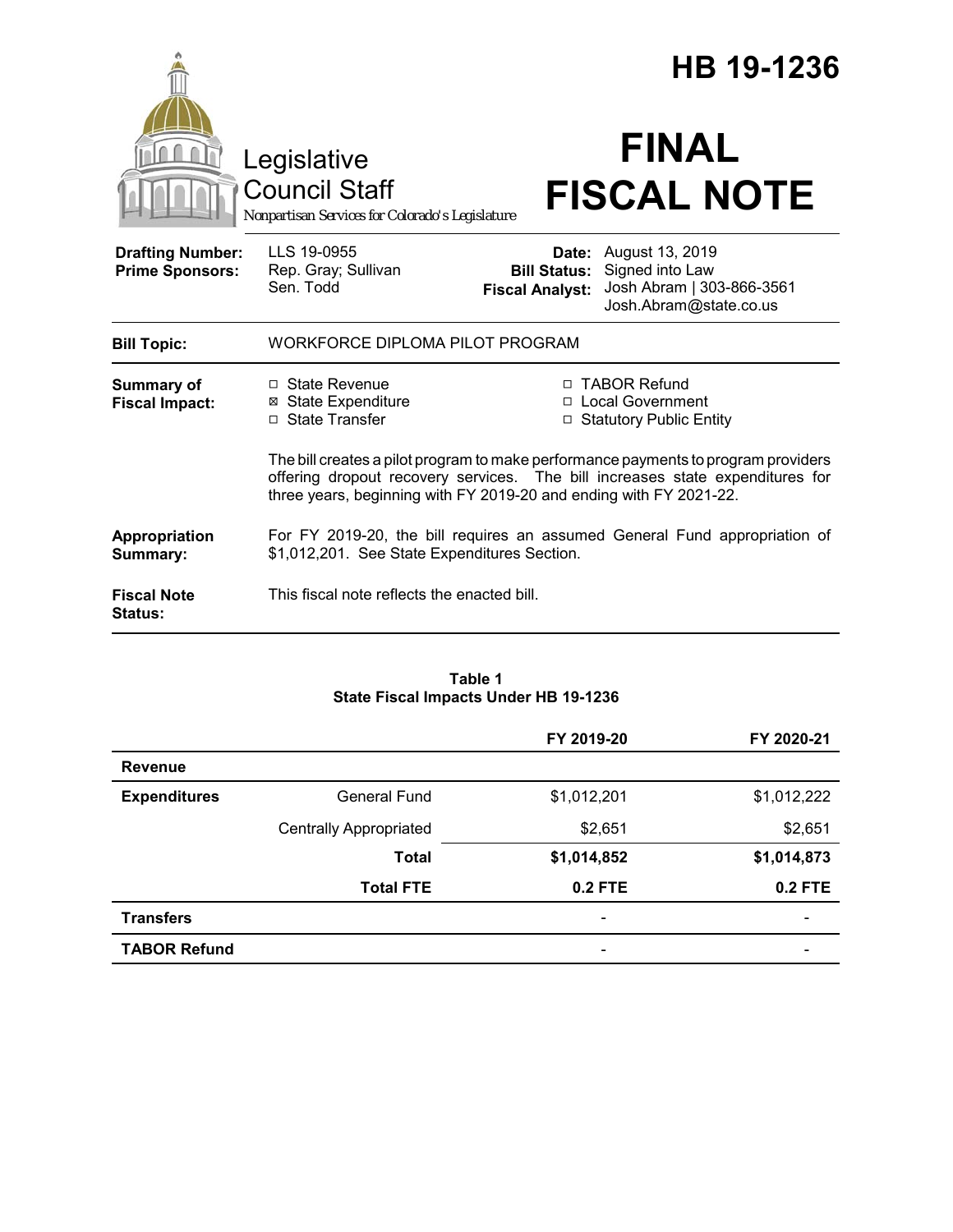August 13, 2019

# **Summary of Legislation**

The bill creates the Workforce Diploma Pilot Program in the Colorado Department of Education (CDE) to provide performance payments to qualified providers of dropout recovery services for eligible adult students who achieve specified educational milestones. No later than August 15 in any year that the General Assembly appropriates money for the program, the CDE must issue a request for qualified providers to participate in the program. The bill specifies the criteria to qualify as a provider. The CDE must review provider qualifications and determine eligibility, and publish a list of providers that meet the necessary criteria. A qualified provider is eligible for program payments for educational outcomes achieved 30 days or more after the CDE publishes the list.

The CDE must disburse payments to qualified providers in specified amounts for completion or attainment outcomes by eligible students. For example, the program awards \$250 for completion of each half-credit earned, or for attainment of an industry recognized employment skills certification, and \$1,000 for completion of an accredited high school diploma. Providers may receive payments for services provided to students who are at least 21 years old, are a resident of the state, and are not receiving state-funded payments for the full cost of the same course or program for which a qualified provider seeks a performance payment. The total amount of payments disbursed to one or more qualified providers for completion goals by eligible students may not exceed \$7,000 per student.

Qualified providers must submit invoices to CDE for payments for student completion or attainment of the specified outcomes. Performance payments are subject to available funding; however, if available funding is insufficient to satisfy all invoices received by specified submission dates, the CDE must reduce all grant payments by the same percentage until the grant funding runs out. The CDE must publish monthly reports for qualified providers indicating the total amount of payments made and students enrolled. Qualified providers are also required to collect and report data on program participation and student outcomes, which must be listed and summarized in legislative reports by the CDE to the General Assembly. The program is repealed July 1, 2022.

### **State Expenditures**

Total funding for the program is at the discretion of the General Assembly. This fiscal note assumes that the bill increases state expenditures by \$1,014,873 and 0.2 FTE in both FY 2019-20 and FY 2020-21; however, the General Assembly could choose this amount, or a different amount to appropriate for the program. New state expenditures are displayed in Table 2 and discussed below.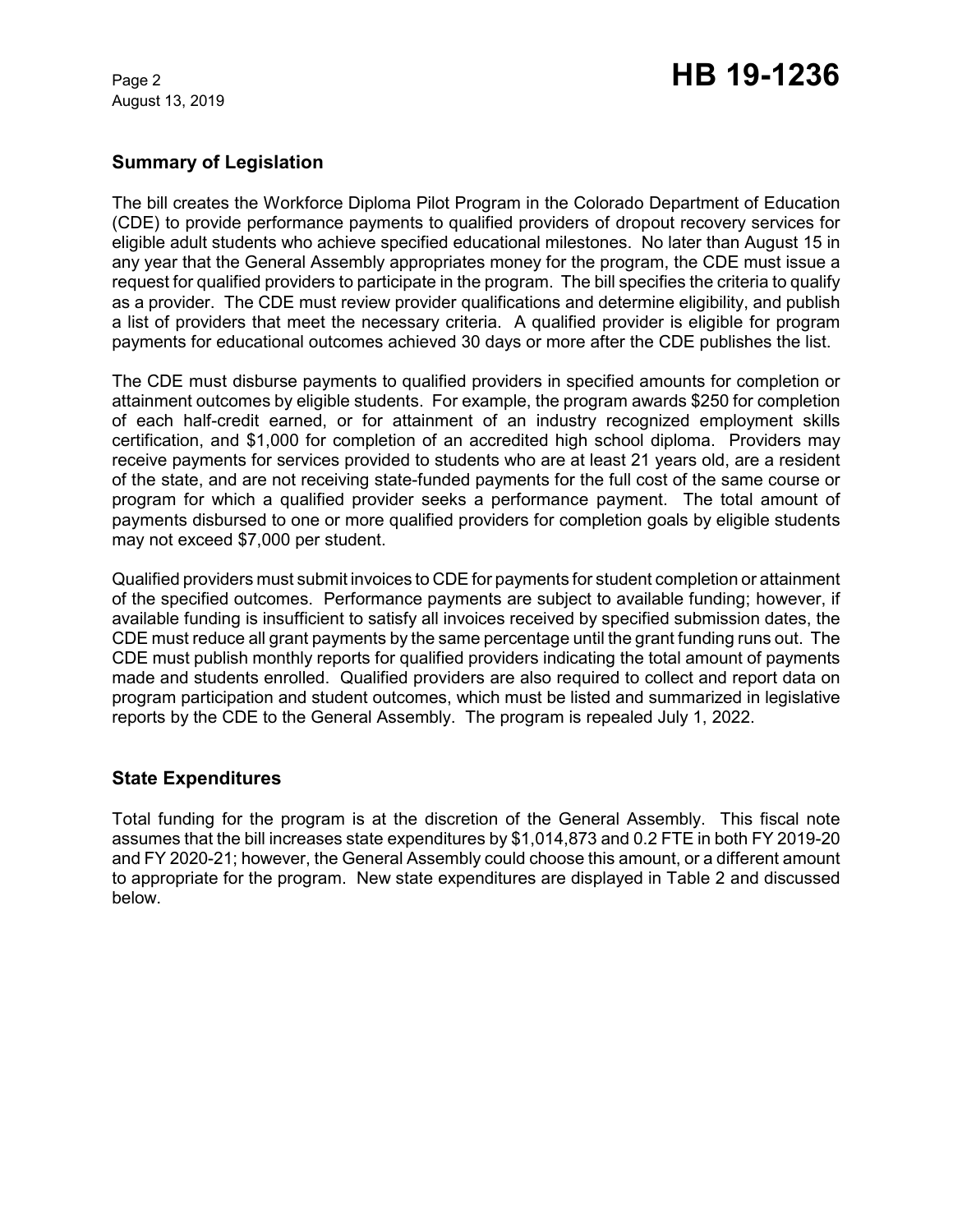|                                             | FY 2019-20  | FY 2020-21  |
|---------------------------------------------|-------------|-------------|
| <b>Department of Education</b>              |             |             |
| <b>Personal Services</b>                    | \$10,009    | \$10,027    |
| Operating Expenses and Capital Outlay Costs | \$2,192     | \$2,195     |
| Performance Payments                        | \$1,000,000 | \$1,000,000 |
| Centrally Appropriated Costs*               | \$2.651     | \$2.651     |
| FTE - Personal Services                     | $0.2$ FTE   | $0.2$ FTE   |
| <b>Total Cost</b>                           | \$1,014,852 | \$1,014,873 |
| <b>Total FTE</b>                            | $0.2$ FTE   | $0.2$ FTE   |

**Table 2 Expenditures Under HB 19-1236**

 *\* Centrally appropriated costs are not included in the bill's appropriation.*

**Personal services.** The CDE will require 0.2 FTE in both FY 2019-20 and FY 2020-21 to develop a qualified provider submission and payment process, create and disseminate promotional materials, verify provider and student eligibility, verify specified outcomes, disburse payments, and provide program oversight and accountability. This is based on an assumed ten providers receiving performance payments.

**Performance payments.** There is limited information on the number of qualified providers operating dropout recovery programs, and the specific educational outcomes and attainment available from these programs for eligible students. The pilot program limits performance payments to no more than \$7,000 per eligible student. If qualified providers are able to deliver the specified outcomes or attainments up to the maximum available performance payment per student (\$7,000), \$1.0 million in program funding will provide funding to providers for up to 142 eligible students; however, the General Assembly may choose to appropriate a different amount for performance payments.

**Centrally appropriated costs.** Pursuant to a Joint Budget Committee policy, certain costs associated with this bill are addressed through the annual budget process and centrally appropriated in the Long Bill or supplemental appropriations bills, rather than in this bill. These costs, which include employee insurance and supplemental employee retirement payments, are estimated to be \$2,651 in both FY 2019-20 and FY 2020-21.

### **Effective Date**

The bill was signed into law by the Governor and took effect on June 1, 2019.

# **State Appropriations**

Consistent with this final fiscal note, for FY 2019-20, the bill includes a General Fund appropriation of \$1,012,201 and 0.2 FTE to the Colorado Department of Education.